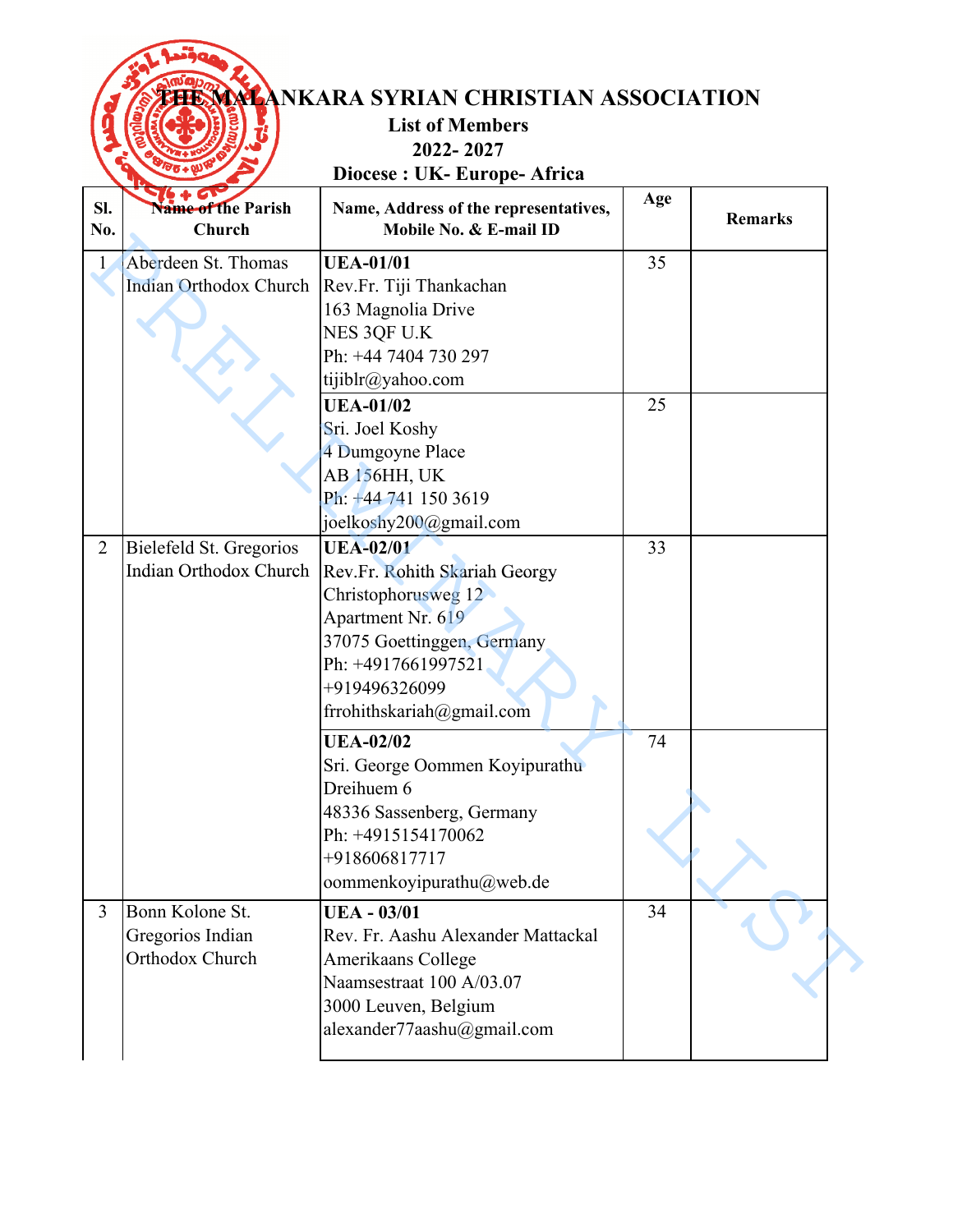|   |                                             | <b>UEA - 03/02</b><br>Sri. Mathews Kakkanattuparambil<br>Pleyewr Str.58<br>52146 Wurselen<br>Germany<br>s-kakkanattuparambil@online.de                           | 71 |  |
|---|---------------------------------------------|------------------------------------------------------------------------------------------------------------------------------------------------------------------|----|--|
| 4 | Bristol St. Marys Indian<br>Orthodox Church | UEA-04/01<br>Rev.Fr. John Varughese<br>Mannamcheril<br>29 Lister Avenue<br>Worcester, WR4 0SG, UK<br>Ph: 00447908064000<br>vargisjons@yahoo.co.uk                | 46 |  |
|   |                                             | <b>UEA-04/02</b><br>Sri. DennisT.Daniel<br>10 Ros Broomhead<br>Close, Stoke Gifford<br>Bristol, B516 1YL, UK<br>Ph: 00447545633700<br>dennisdaniel@hotmail.co.uk | 49 |  |
|   |                                             | <b>UEA-04/03</b><br>Sri. Johnson Samuel<br>75 Wigton Crescent<br>Bristol BS10 6DZ, UK<br>Ph: 00447735446904<br>johnsonpadippurathu@yahoo.co.uk                   | 54 |  |
| 5 | Birmingham St. Stephens UEA-05/01           | Indian Orthodox Church   Rev. Fr. Mathew Abraham Palathinkal<br>42 Gallivan Close<br>Bristol, BS34 6RW, UK<br>Ph: 00447787525273<br>revmapuk@gmail.com           | 47 |  |
|   |                                             | <b>UEA-05/02</b><br>Sri. George Oonnony<br>20 Machin Road<br>Erdington, Birmingham, B23 6DR<br>Ph: 00447888670412<br>george6729@aol.com                          | 69 |  |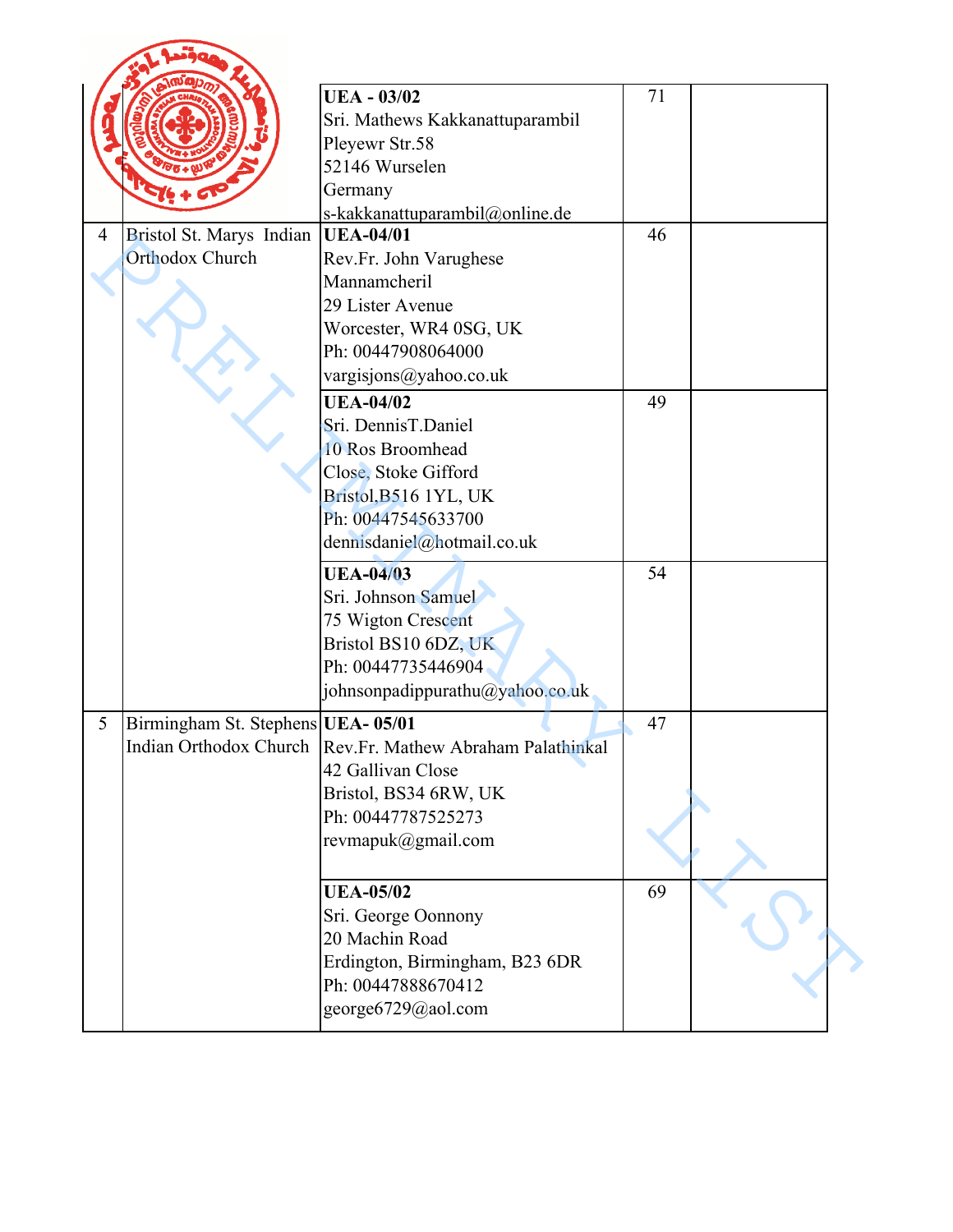|        | FasteSt. Gregorios<br>dian Orthousk Church                                         | <b>UEA-06/01</b><br>Rev.Fr. George Thankachen<br>33 Boyne Hall<br>Drogheda Co. louth<br>Republic of Ireland<br>A92 N1FC<br>Ph: 00353870693450<br>frgeorget@gmail.com<br><b>UEA-06/02</b><br>Sri. Bejoy M. Daniel<br>17 Upritchard Crescent | 52<br>36 |  |
|--------|------------------------------------------------------------------------------------|--------------------------------------------------------------------------------------------------------------------------------------------------------------------------------------------------------------------------------------------|----------|--|
| $\tau$ | Cambridge St. Thomas                                                               | Bangor BT 197 AS<br>Co.Down, Northern Ireland<br>Ph: 00447546868602<br>bejoymdaniel@gmail.com<br><b>UEA-07/01</b>                                                                                                                          | 46       |  |
|        | <b>Indian Orthodox Church</b>                                                      | <b>Rev Fr Mathews Kuriakose</b><br>130 Sewall highway Coventry<br><b>CV2 3NP UK</b><br>Mob. No: 00447832999325<br>frmathewskuriakose@gmail.com                                                                                             |          |  |
|        |                                                                                    | <b>UEA-07/02</b><br>Sri. Suku Daniel<br>Mob. No: +44 7952 916136<br>suku_daniel2000@yahoo.com                                                                                                                                              | 50       |  |
| 8      | Canterbury St. Gregorios   UEA-08/01<br>Indian Orthodox Church   Rev. Fr. P.J Binu | 280, Longlane, UB<br>UX Bridge, UB10<br>Ph: +44 7448976144<br>frpjbinu@gmail.com                                                                                                                                                           | 45       |  |
|        |                                                                                    | <b>UEA-08/02</b><br>Sri. Shitto Kuriakose<br>8 Churchwood Close<br>Canterburry, UK, C72 9BT<br>Ph: +44 7828838023<br>Shitto_kuriakose@yahoo.com                                                                                            | 47       |  |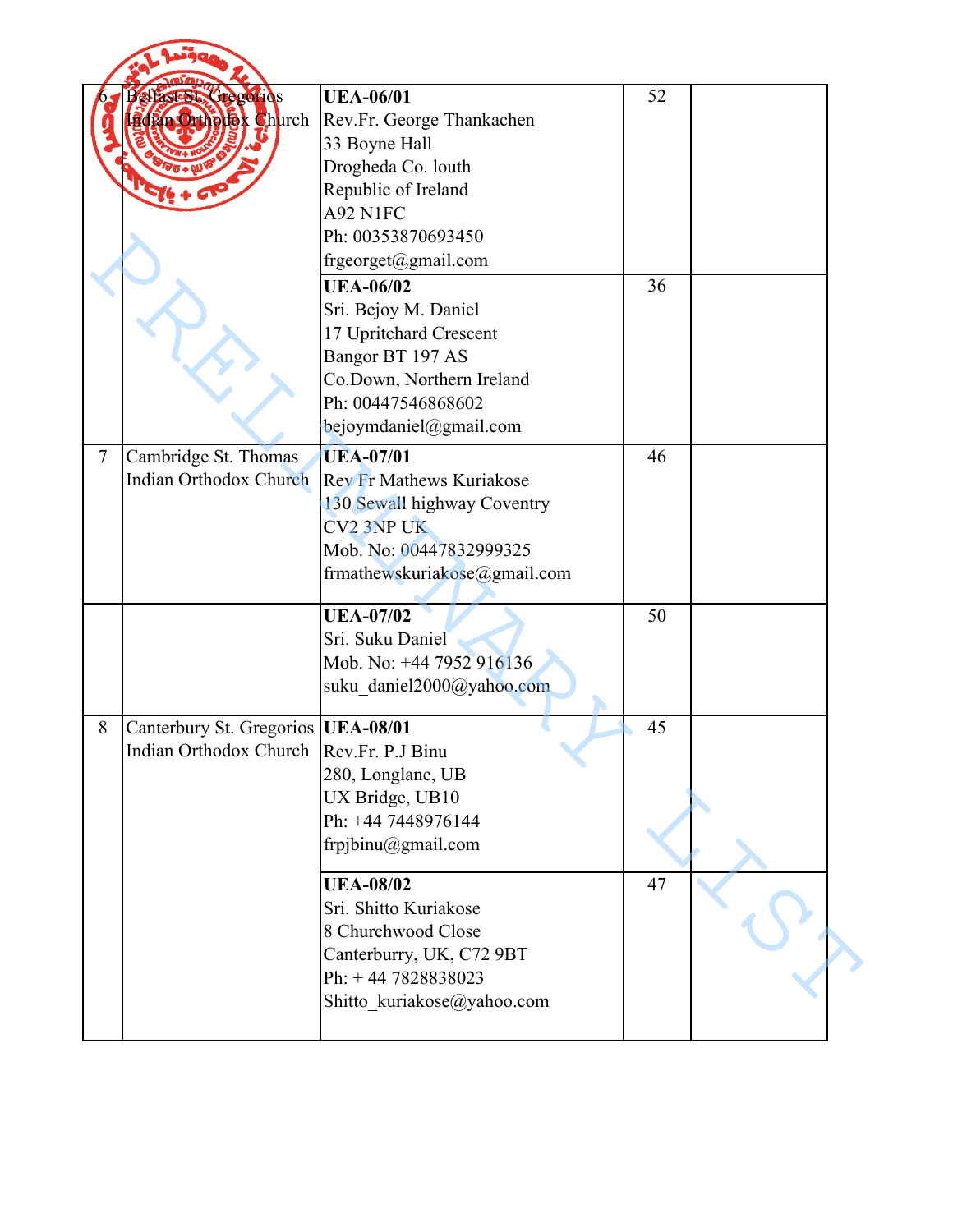|    | avenum, St. Mary's<br>Bdfan Orthodex Church           | <b>UEA-09/01</b><br>Rev.Fr. Tom Jacob<br><b>6 Bentley Close</b><br>Hamilton<br>Leciester-LE5 IDX<br>Ph: 00447411939190<br>frtomjacob@yahoo.com                   | 55 |                             |
|----|-------------------------------------------------------|------------------------------------------------------------------------------------------------------------------------------------------------------------------|----|-----------------------------|
|    |                                                       | <b>UEA-09/02</b><br>Sri. Johnson P. Yohannan<br>19, Darwin Close,<br>Covetry, CV2 2BZ<br>00447737 541699<br>jo cochin2000@yahoo.com                              | 46 |                             |
| 10 | <b>Crawley Holy Trinity</b><br>Indian Orthodox Church | <b>UEA-10/01</b><br>Rev.Fr. Mathew Abraham Palathinkal<br>42 Gallivan Close<br>Bristol, BS34 6RW, UK<br>Ph: 00447787525273<br>revmapuk@gmail.com                 | 47 | Sl. No.<br><b>UEA-05/01</b> |
|    |                                                       | <b>UEA-10/02</b><br>Sri. Biju Paul<br>14 Windrum Close<br>Horsham<br><b>RH12 1XR</b><br>Ph: 00447479955824<br>bijulilly2000@gmail.com                            | 48 |                             |
| 11 | Cork Holy Trinity Indian UEA-11/01<br>Orthodox Church | Rev.Fr. Mathew K. Mathew<br>Apartment 4, 87 Meaghers Quay<br>Waterford City, Co Waterford<br>Ireland, X91 XF83<br>Ph: 00353 894644087                            | 42 |                             |
|    |                                                       | <b>UEA-11/02</b><br>Sri. Sherry Thomas John<br>The Bungalow, Rigsdale<br>Ballinhassig, Co Cork<br>Ireland<br>Ph: 00353 858520202<br>sherry.kaduvettoor@gmail.com | 55 |                             |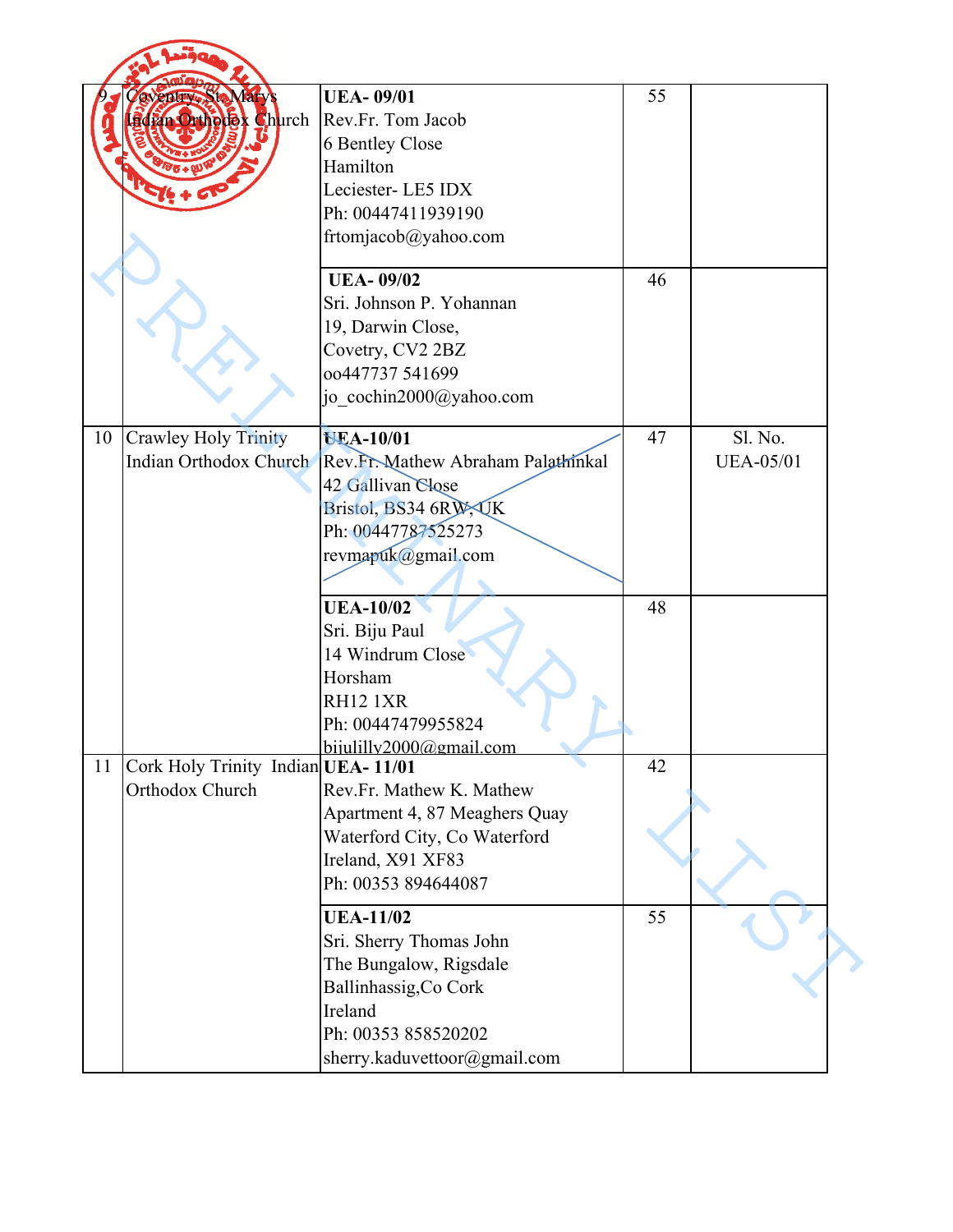|    | de dra Ste Refers &<br>Pauls Indian<br>Ethodox Church | <b>UEA-12/01</b><br>Rev.Fr. George Thankachan<br>33 Boyne Hall<br>Old Stane Rd, Drogheda<br>Co Loutta, A92 N1FC, Ireland<br>frgeorget@gmail.com                                 | 52 |  |
|----|-------------------------------------------------------|---------------------------------------------------------------------------------------------------------------------------------------------------------------------------------|----|--|
|    |                                                       | <b>UEA-12/02</b><br>Sri. Abraham Uthup<br>28 Anne Ville, Crescent<br>Windmili Rd, Drogheda<br>Louth county, A92 TK6 N<br>Ph: 00353 874338505                                    | 60 |  |
| 13 | Dublin St. Thomas<br>Indian Orthodox Church           | <b>UEA-13/01</b><br>Rev.Fr.Anish John<br>Malankara House Old Lucan Road<br>Palmerstown,<br>Co.Dublin, Rep.of Ireland<br>hipeterjohn@gmail.com<br>vicar@indianorthodoxireland.ie | 37 |  |
|    |                                                       | <b>UEA-13/02</b><br>Sri. Biju Joseph<br>31 Bantry Square<br>Waterville<br>Blanchardstown, Dublin-15<br>Ireland D15 TC1N<br>Ph: +353 873235901<br>bijudublin@gmail.com           | 50 |  |
|    |                                                       | <b>UEA-13/03</b><br>Sri. Abraham K.A<br>72, Boroimhe Laurels<br>Swords, Co. Dublin<br>K67 Rx44<br>Ph: +353879590242<br>abrahamka03@yahoo.com                                    | 46 |  |
| 14 | Glasgow St. Gregorios<br>Indian Orthodox Church       | <b>UEA-14/01</b><br>Rev. Fr. Aby Philip Varghese<br>Flat-10, Carlton Close<br>Upminister, London<br>RM142YR<br>Ph: 0044 7405178770                                              | 40 |  |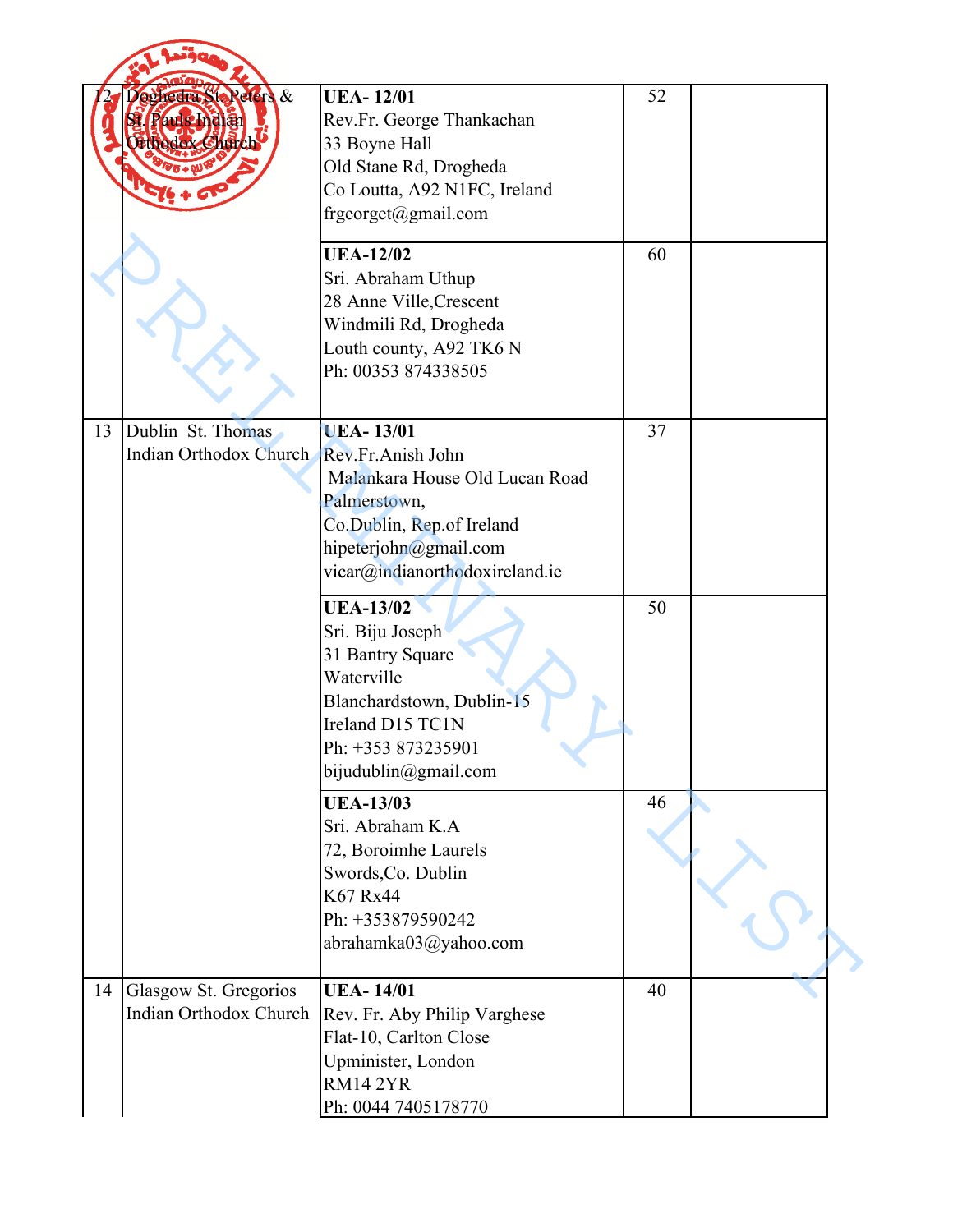|    |                         | <b>UEA-14/02</b><br>Sri. Sunil K. Baby<br>32 Auchinlek Rd<br>Glasgow, Scotland, G331 PN<br>Ph: 0044 7898735973<br>sunil_k_baby@icould.com | 54 |                  |  |
|----|-------------------------|-------------------------------------------------------------------------------------------------------------------------------------------|----|------------------|--|
|    | 15 Hemel Hempstead St.  | <b>UEA-15/01</b>                                                                                                                          |    |                  |  |
|    | Thomas Indian           | Rev.Fr. Anoop Abraham                                                                                                                     |    |                  |  |
|    | <b>Orthodox Church</b>  | 6, Churcher Close                                                                                                                         |    |                  |  |
|    |                         | Gosport, UK<br>P012 2 SL                                                                                                                  |    |                  |  |
|    |                         | Ph: 00447454190013                                                                                                                        |    |                  |  |
|    |                         | malayilanoop@gmail.com                                                                                                                    |    |                  |  |
|    |                         |                                                                                                                                           |    |                  |  |
|    |                         | <b>UEA-15/02</b>                                                                                                                          | 50 |                  |  |
|    |                         | Dr.Sen Kallumpuram                                                                                                                        |    |                  |  |
|    |                         | Cedar Dew 19, Wyatts Close                                                                                                                |    |                  |  |
|    |                         | Rickmansworth, UK                                                                                                                         |    |                  |  |
|    |                         | WD3 5TF<br>Ph: 00447968120070                                                                                                             |    |                  |  |
|    |                         | senvarghese@hotmail.com                                                                                                                   |    |                  |  |
|    |                         | <b>UEA-15/03</b>                                                                                                                          |    |                  |  |
|    |                         | Sri. Jerry Chacko                                                                                                                         |    |                  |  |
|    |                         | 214 Torbay Rd                                                                                                                             |    |                  |  |
|    |                         | Harrow, London UK                                                                                                                         |    |                  |  |
|    |                         | HA2 9QL                                                                                                                                   |    |                  |  |
|    |                         | Ph: 00447713809030                                                                                                                        |    |                  |  |
|    |                         | jerryvattukunnel@gmail.com                                                                                                                |    |                  |  |
| 16 | Stoke on Trent St. John | <b>UEA-16/01</b>                                                                                                                          | 55 | Sl. No.          |  |
|    | The Baptist Indian      | Rev.Fr. Tom Jacob                                                                                                                         |    | <b>UEA-09/01</b> |  |
|    | Orthodox Church         | 6 Bentley Close,                                                                                                                          |    |                  |  |
|    |                         | Hamilton, Leiussr, UK                                                                                                                     |    |                  |  |
|    |                         | <b>LESIDX</b>                                                                                                                             |    |                  |  |
|    |                         | Ph: 0044-7411 939190                                                                                                                      |    |                  |  |
|    |                         | frtomjacob@yahoo.com                                                                                                                      |    |                  |  |
|    |                         | <b>UEA-16/02</b>                                                                                                                          | 51 |                  |  |
|    |                         | Dr. Dileep Jacob                                                                                                                          |    |                  |  |
|    |                         | 10 Sampson Bridge,                                                                                                                        |    |                  |  |
|    |                         | Wood Close, Trentham,                                                                                                                     |    |                  |  |
|    |                         | Stoke on Trent, ST4 8WH                                                                                                                   |    |                  |  |
|    |                         | Mob: +44-7888319122                                                                                                                       |    |                  |  |
|    |                         | mgdentak@gmail.com                                                                                                                        |    |                  |  |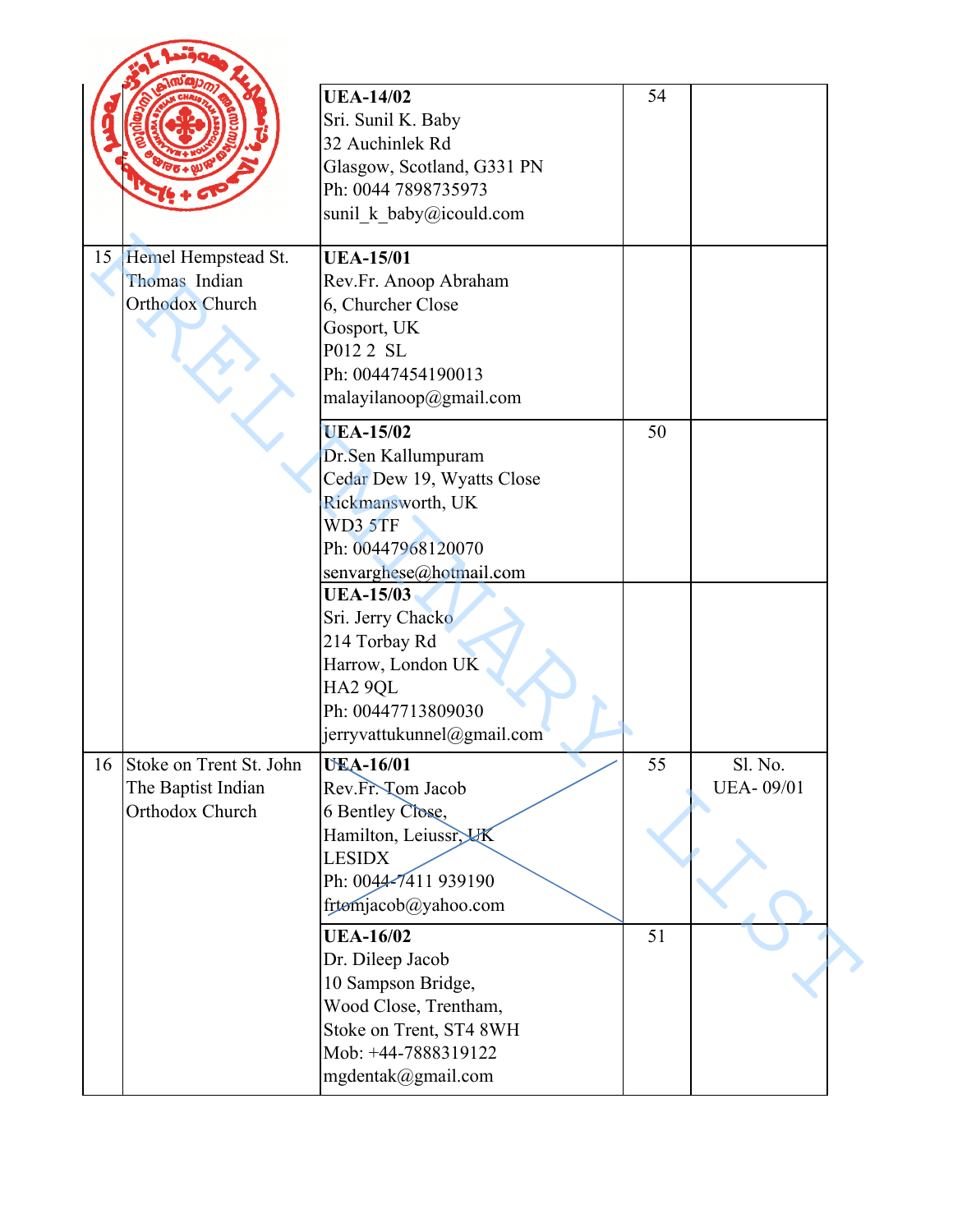|    | <b>SILS EVEN SA Marys</b><br>dian Orthodek Church     | <b>UEA-17/01</b><br>Rev.Fr. Mathews Kuriakose<br>22 Maple Walk, Longford<br>Conentry, CVE 6AU<br>Ph: 00447832999325<br>frmathewskuriakose@gmail.com                         | 45 |  |
|----|-------------------------------------------------------|-----------------------------------------------------------------------------------------------------------------------------------------------------------------------------|----|--|
|    |                                                       | <b>UEA-17/02</b><br>Sri. Simon C Pappachen<br>110 Elvington, Springwood<br>Kings Lynn PE30 4TA UK<br>Ph: 00447727027491<br>mary.simon@yahoo.co.in                           | 57 |  |
| 18 | London St. Gregorios<br><b>Indian Orthodox Church</b> | <b>UEA-18/01</b><br>Rev.Fr. Nithin Prasad Koshy<br>St. Gregorios Indian Orthodox church<br>Cranfield Rd, Brockley<br>SE4 1 UF<br>Ph: 0044 7957440736<br>ioclondon@gmail.com | 37 |  |
|    |                                                       | <b>UEA-18/02</b><br>Sri. Soji T. Mathew<br>31 Galpins Rd<br>Thornton Helath, Croydon<br>CR7 6EL<br>Ph: 0044 7939342568<br>sojithekepadickal@yahoo.com                       | 48 |  |
|    |                                                       | <b>UEA-18/03</b><br>Sri. Wilson T. George<br>268 Staford Rd<br>Wallington<br>SM6 8PN<br>Ph: 0044 7725737105<br>wilsonthykudam@hotmail.co.uk                                 | 57 |  |
|    |                                                       | <b>UEA-18/04</b><br>Sri. Sisan Chacko<br>13 Westborough Mews<br>Maidstone, Kent, ME16 8TU<br>Ph: 0044 7402483553                                                            |    |  |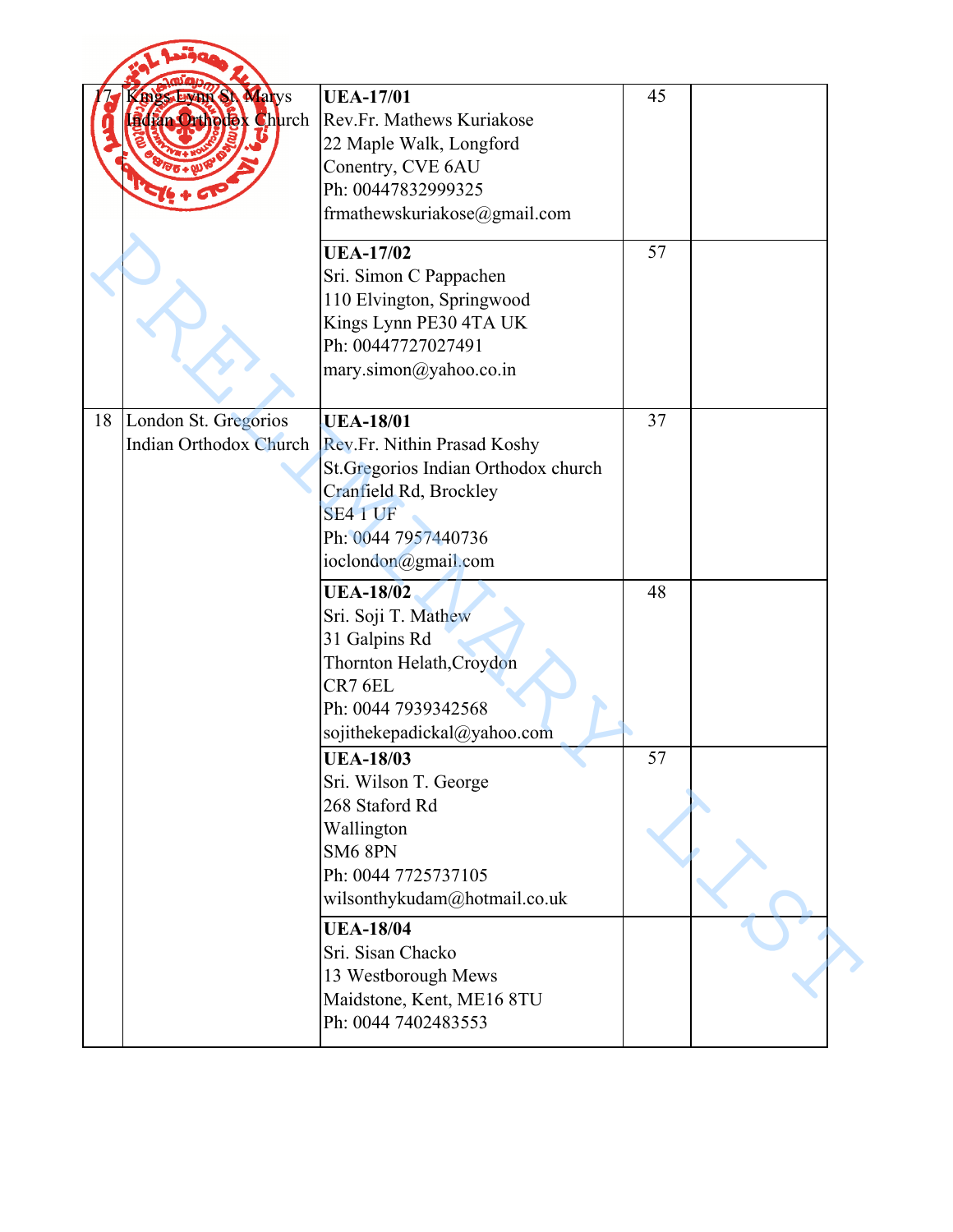|    | erpool Ste Thomas<br>dian Orthodex Church                         | <b>UEA-19/01</b><br>Rev.Fr. Happy Jacob<br>28, Dalby Ave<br>Harrogate<br>HG <sub>2</sub> 7TW<br>Ph: 00447863562907<br>happyjacob2004@gmail.com                            | 47 |  |
|----|-------------------------------------------------------------------|---------------------------------------------------------------------------------------------------------------------------------------------------------------------------|----|--|
|    |                                                                   | <b>UEA-19/02</b><br>Sri. Sunil Mathew<br>2, Denver Drive<br>Warrigton<br>WA5 8DE, UK<br>Ph: 00447832674818<br>cristosunil $1$ @gmail.com                                  | 53 |  |
| 20 | Leicester St. George<br><b>Indian Orthodox Church</b>             | <b>UEA-20/01</b><br>Rev.Fr. Binoy C. Joshua<br>104, Muskham<br>Bretton, Peterborough<br>+447405 157454<br>binoyjoshua@gmail.com                                           | 43 |  |
|    |                                                                   | <b>UEA-20/02</b><br>Sri. Raju Abraham<br>08 Croxall Close<br>Nottingham, NG 11 8PD, UK<br>+447939 849485                                                                  | 52 |  |
| 21 | Lagos St. Stephens<br>Indian Orthodox Church Fr Jebin John Joseph | <b>UEA-21/01</b><br>No-8, OAB Adletona Street<br>Off Suramogaji, ILU peju, Lagos,<br>Nigeria-100252<br>Ph: +234 8116309909,<br>+918921217993<br>fryuhanonjoseph@gmail.com | 31 |  |
|    |                                                                   | <b>UEA-21/02</b><br>Sri. Sherring Thekkekara<br>43 C, Eleganza Apartments<br>Koyi Crescent, Lagos, Nigeria<br>Ph: +234 8159490284<br>+918606036288<br>Sherringt@gmail.com | 54 |  |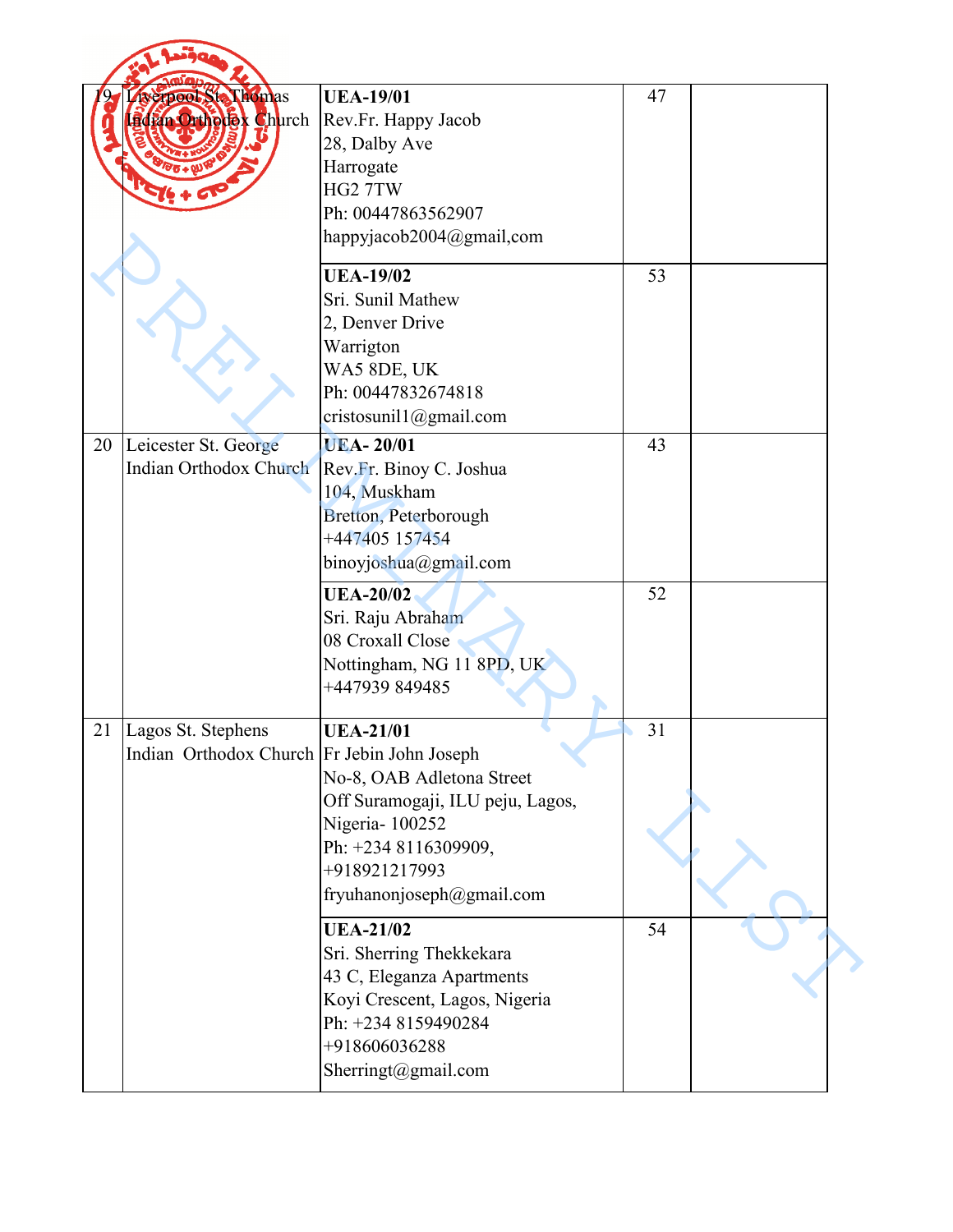|    | merick St Ceorge<br><b>Fin Ortholex Church</b>  | <b>UEA-22/01</b><br>Rev.Fr. Ninan P. Kuriakose<br>7 Ardleigh Crescent<br>Mulling AR Co, Ireland<br>Ph: 353877516463<br>frninanpuliyayil@gmail.com                     | 51 |                             |
|----|-------------------------------------------------|-----------------------------------------------------------------------------------------------------------------------------------------------------------------------|----|-----------------------------|
|    |                                                 | <b>UEA-22/02</b><br>Sri. Cherian George<br>59, Curragh Birin<br>Castletroy<br>Limerick, Ireland<br>Phone no.<br>00353879199180<br>cherian.george@helmapps.com         | 52 |                             |
| 23 | Lucan St. Marys Indian<br>Orthodox Church       | <b>UEA-23/01</b><br>Rev. Fr. George Thankachen<br>33 Boyne Hall<br>Drogheda Co. louth<br>Republic of Ireland<br>A92 N1FC<br>Ph: 00353870693450<br>frgeorget@gmail.com | 52 | Sl. No.<br><b>UEA-06/01</b> |
|    |                                                 | <b>UEA-23/02</b><br>Sri. Abraham Varghese<br>70-60xborough Drive,<br>Lucan - Dublin, K78A251<br>00353894184481<br>abrahamsabu71@gmail.com                             | 50 |                             |
| 24 | Manchester St. George<br>Indian Orthodox Church | <b>UEA-24/01</b><br>Rev.Fr. Eldo Parakkottil Varghese<br>2 B, Lingmell Rd, West Derby<br>Liverpool, UK<br>L125Jn<br>Ph: 00447849770230<br>frpveldo@gmail.com          | 42 |                             |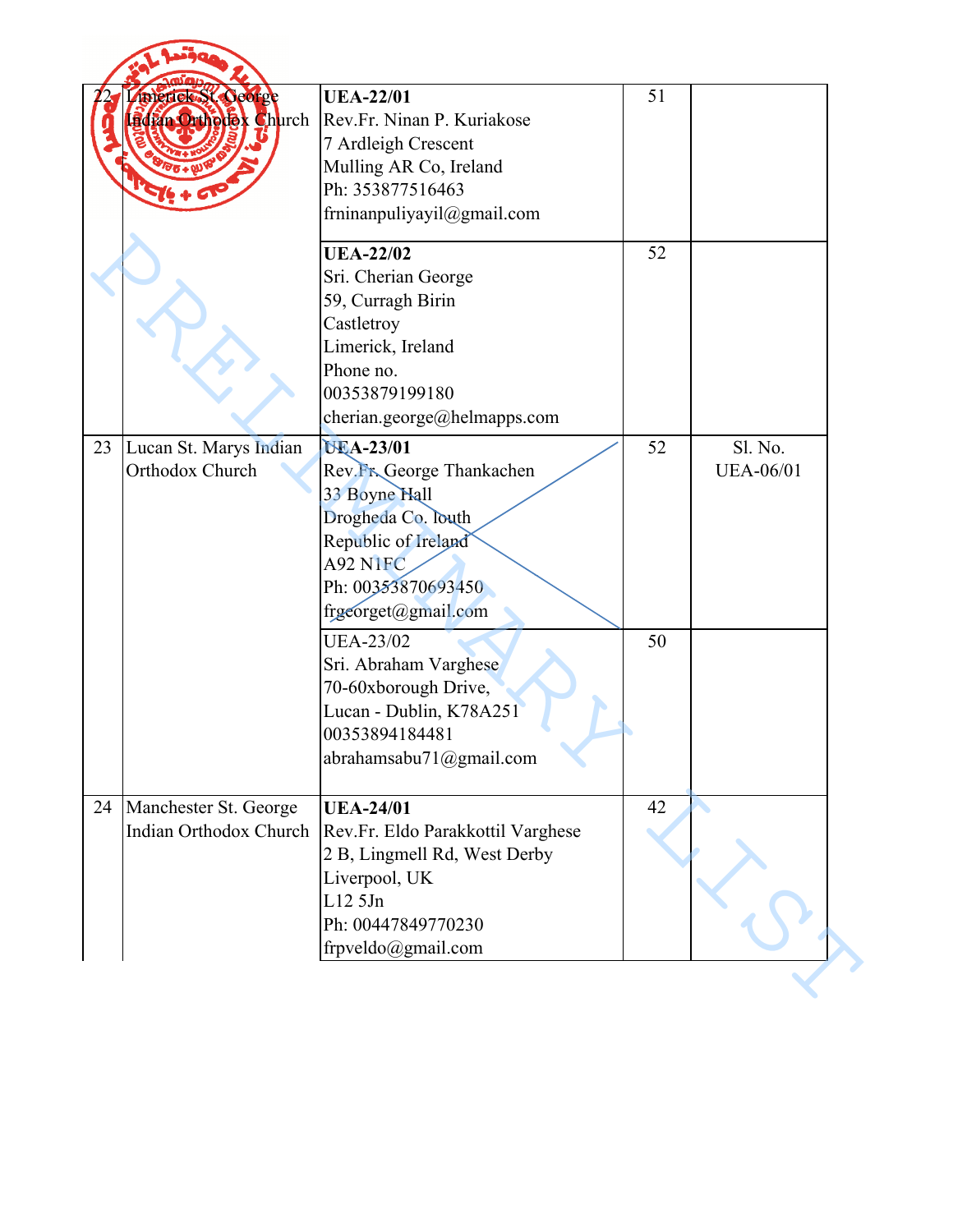|    |                                                        | <b>UEA-24/02</b><br>Sri. Benoyi Mathew<br>7 Glen Ave, Swinton<br>Manchester, UK<br><b>M27 9PL</b><br>Ph: 00447533094770<br>benoyim@gmail.com                           | 47 |                             |
|----|--------------------------------------------------------|------------------------------------------------------------------------------------------------------------------------------------------------------------------------|----|-----------------------------|
| 25 | Northampton St.<br>Dionysius Indian<br>Orthodox Church | <b>UEA-25/01</b><br>Rev. Fr. Binoy Joshua<br>104, Muskham<br>Brettan, PE3 9XY, XK<br>Ph: 004 474 05157454<br>binoyjoshua@gmail.com                                     | 43 | Sl. No.<br><b>UEA-20/01</b> |
|    |                                                        | <b>UEA-25/02</b><br>Sri. Biju Issac Vadakkedathu<br>82 Woodpecker Way<br><b>East Hunsbury</b><br>Northampton NN4 0QP<br>Ph: 00447961210315<br>hiiuissac111@yahoo.co.uk | 50 |                             |
| 26 | North Wales St.<br>Behanan's Indian<br>Orthodox Church | <b>UEA-26/01</b><br>Rev. Fr. Tom Jacob<br><b>6 Bentley Close Leicester</b><br>LE5 1DX UK<br>frtomjacob@yahoo.com<br>Ph: 0044 7411939190                                | 55 | S1. No.<br><b>UEA-09/01</b> |
|    |                                                        | <b>UEA-26/02</b><br>Sri. Issac Mathew Kanjirakattu<br><b>3 FFORDD DWYFOR</b><br>Llandudno LL30 1EN<br>Ph: 07863983790<br>issacmathewkanjirakatu@gmail.com              | 61 |                             |
| 27 | Oxford St. Marys Indian<br>Orthodox Church             | <b>UEA-27/01</b><br>Fr. Geevarghese Jacob Tharakan<br>12, Rose Street Newport, Gwent<br>NP20 5FD Ph: +44 7469601922<br>rojinacl@gmail.com                              | 33 |                             |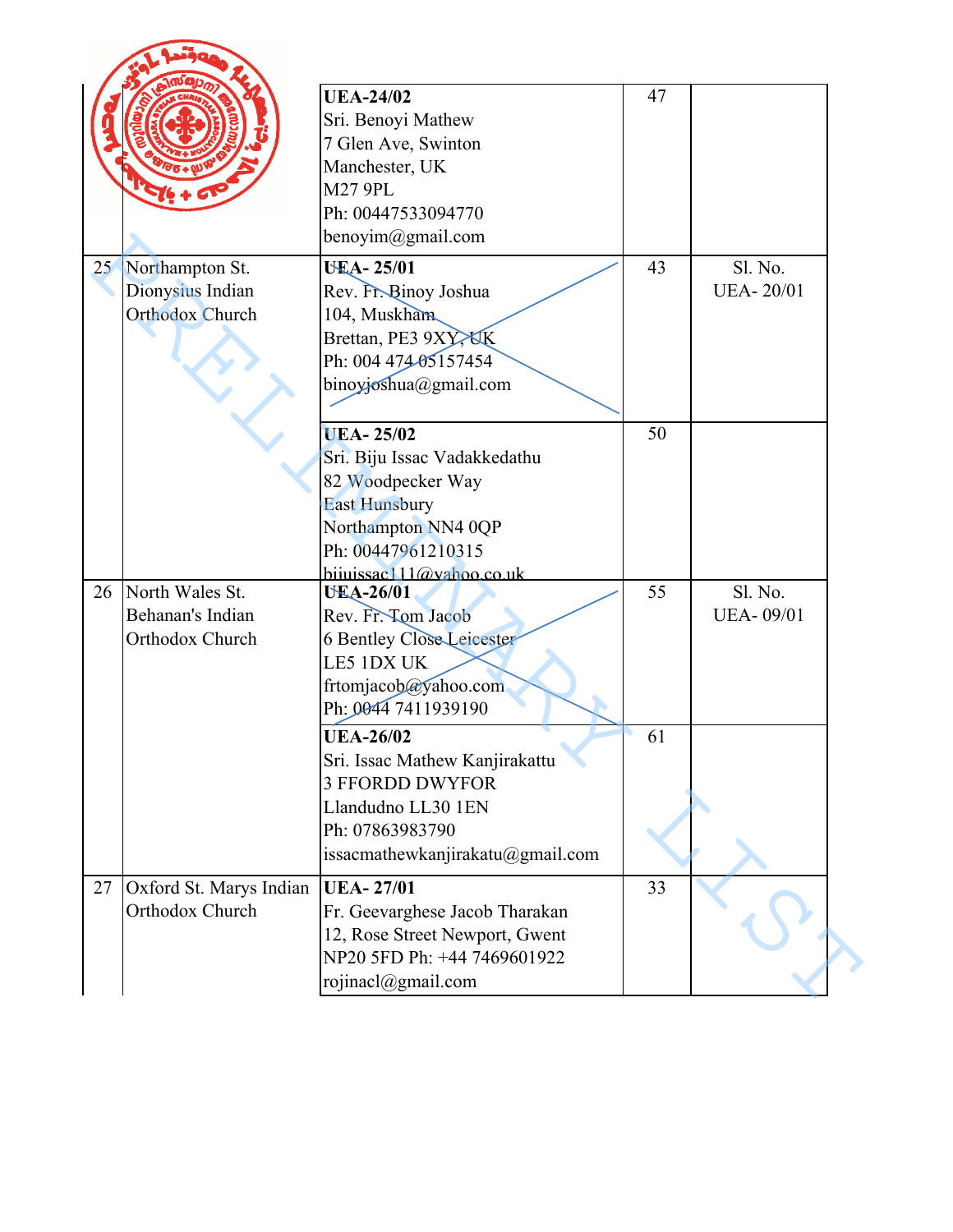|    |                                                          | <b>UEA-27/02</b><br>Sri. Varughese K. Cherian<br>05, Nuffield Road Woodfarm,<br>Headinton, Oxford OX3 8RQ<br>Ph: +44 7908544181<br>chefvarughese@hotmail.com | 56 |                             |
|----|----------------------------------------------------------|--------------------------------------------------------------------------------------------------------------------------------------------------------------|----|-----------------------------|
| 28 | Poole (U.K.) St. Thomas<br><b>Indian Orthodox Church</b> | <b>UEA-28/01</b><br>Rev.Fr.Robin Varghese<br>29 Shelly Close<br>Abingdon, OX1A 1PP<br>Phone: +44 7519 591069<br>robinelamannoor@gmail.com                    | 38 |                             |
|    |                                                          | <b>UEA-28/02</b><br>Sri. Tomcy George<br>75 Simmonds Close<br>Poole, Dorset, BH 15 3EB<br>Phone: +44 7366 844440                                             | 39 |                             |
| 29 | Portsmouth St. Georges<br><b>Indian Orthodox Church</b>  | <b>UEA-29/01</b><br>Fr. Geevarghese Jacob Tharakan<br>12, Rose Street Newport, Gwent<br>NP20 5FD Ph: +44 7469601922<br>rojinacl@gmail.com                    | 33 |                             |
|    |                                                          | <b>UEA-29/02</b><br>Sri. Mohan Daniel<br>197 Chatsworth Avenue Portsmouth,<br>Hampshire, U.K.<br>Ph: 07859076769<br>mohandaniel@hotmail.com                  | 56 |                             |
| 30 | Preston U.K. St. George<br>Indian Orthodox Church        | <b>UEA-30/01</b><br>Rev.Fr.Happy Jacob<br>28, Dalby Ave<br>Harrogate<br>HG2 7TW<br>Ph: 00447863562907<br>happyjacob2004@gmail.com                            | 48 | Sl. No.<br><b>UEA-19/01</b> |
|    |                                                          | <b>UEA-30/02</b><br>Sri. Reji Joseph<br>1 Spruce close<br>Fulwood, Preston, PR2 9WB<br>Ph: 0044 7447384820<br>reijei2002@vahoo.com                           | 57 |                             |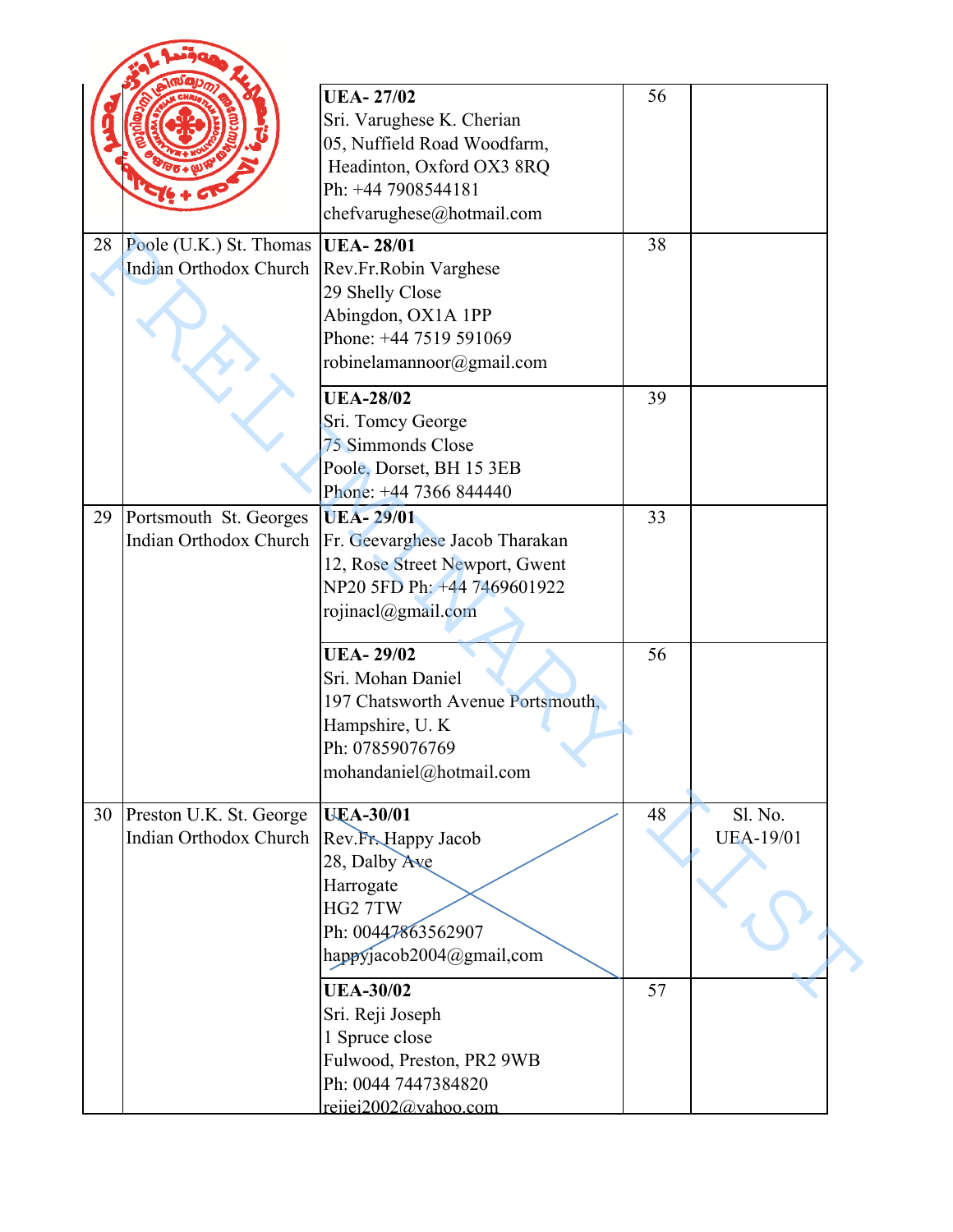|    | Sunderland St Phomas<br>Bofan Orthodex Church              | <b>UEA-31/01</b><br>Rev.Fr. Tiji Thankachen<br>163 Mangolia Drive<br>Newcastle Upon tyre<br>NE5 3QF, UK<br>Ph: +44 7404730297<br>tijibh@yahoo.com           | 35 | Sl. No.<br><b>UEA-01/01</b> |
|----|------------------------------------------------------------|-------------------------------------------------------------------------------------------------------------------------------------------------------------|----|-----------------------------|
|    |                                                            | <b>UEA-31/02</b><br>Sri. Paulose Chirayil Ninan<br>29, Skeldale Grove<br>Darlington, DL3 0GW<br>Ph: +44 7853286106<br>paulosecninan@yahoo.co.uk             | 57 |                             |
| 32 | Shefield St. George<br>Indian Orthodox Church              | UEA-32/01<br>Rev. Fr. Binoy Joshua<br>104, Muskham<br>Brettan, PE3 9XY, OK<br>Ph: 004 474 05157454<br>binoyjoshua@gmail.com                                 | 43 | Sl. No.<br><b>UEA-20/01</b> |
|    |                                                            | <b>UEA-32/02</b><br>Mr. Rajan Philip<br>51 Colley Cresent<br>Sheffield, S5 9FS, LK<br>Ph: 00447913575151<br>rajanphp@gmail.com                              | 66 | M. C. Member<br>2017-22     |
| 33 | Southend-On-Sea St.<br>Gregorios Indian<br>Orthodox Church | <b>UEA-33/01</b><br>Rev.Fr. Josen John<br>29, Peter House Close<br>Peterberoug, Cambridge<br><b>PE3 6 EN</b><br>Ph: +44 7729776352<br>johnyuhanon@gmail.com | 33 |                             |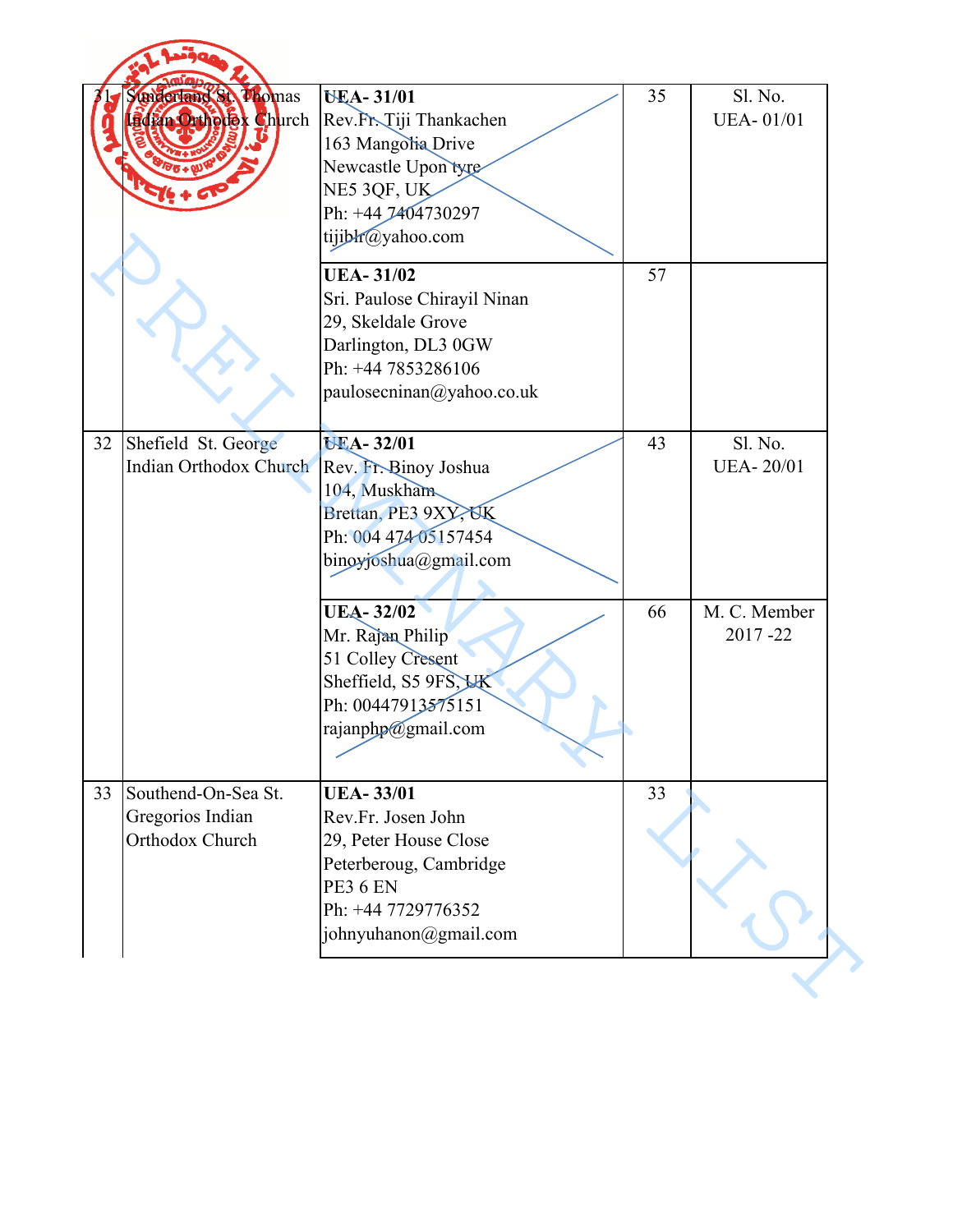|    |                                   | <b>UEA-33/02</b>                        | 42 |  |
|----|-----------------------------------|-----------------------------------------|----|--|
|    |                                   | Sri. George Mathews                     |    |  |
|    |                                   | 60 Midhurst Ave                         |    |  |
|    |                                   | westcliff- On Sea                       |    |  |
|    |                                   | Essex, SS0 0NR                          |    |  |
|    |                                   | Ph: 00447949413795                      |    |  |
|    |                                   | geomat24@gmail.com                      |    |  |
| 34 | South Africa St. Thomas UEA-34/01 |                                         | 38 |  |
|    | Congregation                      | Rev.Fr. Stanly David James              |    |  |
|    |                                   | 1/13 Jupiter Ave                        |    |  |
|    |                                   | <b>Crowthorne Midrand</b>               |    |  |
|    |                                   | Gauteng, South Africa 1684              |    |  |
|    |                                   | Ph: 0027 713491953                      |    |  |
|    |                                   |                                         |    |  |
|    |                                   | <b>UEA-34/02</b>                        | 59 |  |
|    |                                   | Sri. Sajeev C Mani                      |    |  |
|    |                                   | No.9, Baines Crescent                   |    |  |
|    |                                   | Phalaborwa, 1390                        |    |  |
|    |                                   | Limpopo, South Africa                   |    |  |
|    |                                   | Ph: 0027 823164079                      |    |  |
|    |                                   | <b>UEA-34/03</b>                        | 32 |  |
|    |                                   | Sri. Tony Rajan                         |    |  |
|    |                                   | 867 Candican Rd                         |    |  |
|    |                                   | <b>Woodlands Estate, Barteque Downs</b> |    |  |
|    |                                   | Midrand, Johannesberg, SA               |    |  |
|    |                                   | Ph: 0027 646566044                      |    |  |
|    |                                   | tonyrajan1@gmail.com                    |    |  |
| 35 | South Wales Holy                  | <b>UEA-35/01</b>                        |    |  |
|    | Innocents Indian                  | Rev.Fr. Varghese T Mathew               |    |  |
|    | Orthodox Church                   | 70 Satchfield                           |    |  |
|    |                                   | Cresent, Bristol, BS 10 7BG             |    |  |
|    |                                   | lovelyachen@gmail.com                   |    |  |
|    |                                   | Ph: 0044 7883037761                     |    |  |
|    |                                   | <b>UEA-35/02</b>                        |    |  |
|    |                                   | Sri. Thomas G. Daniel                   |    |  |
|    |                                   | 1 Ullswater Crescent                    |    |  |
|    |                                   |                                         |    |  |
|    |                                   | Swah Sea- SA6 7QF                       |    |  |
|    |                                   | Ph: 0044 7737761180                     |    |  |
|    |                                   | thomasdaniel1@gmail.com                 |    |  |
|    |                                   |                                         |    |  |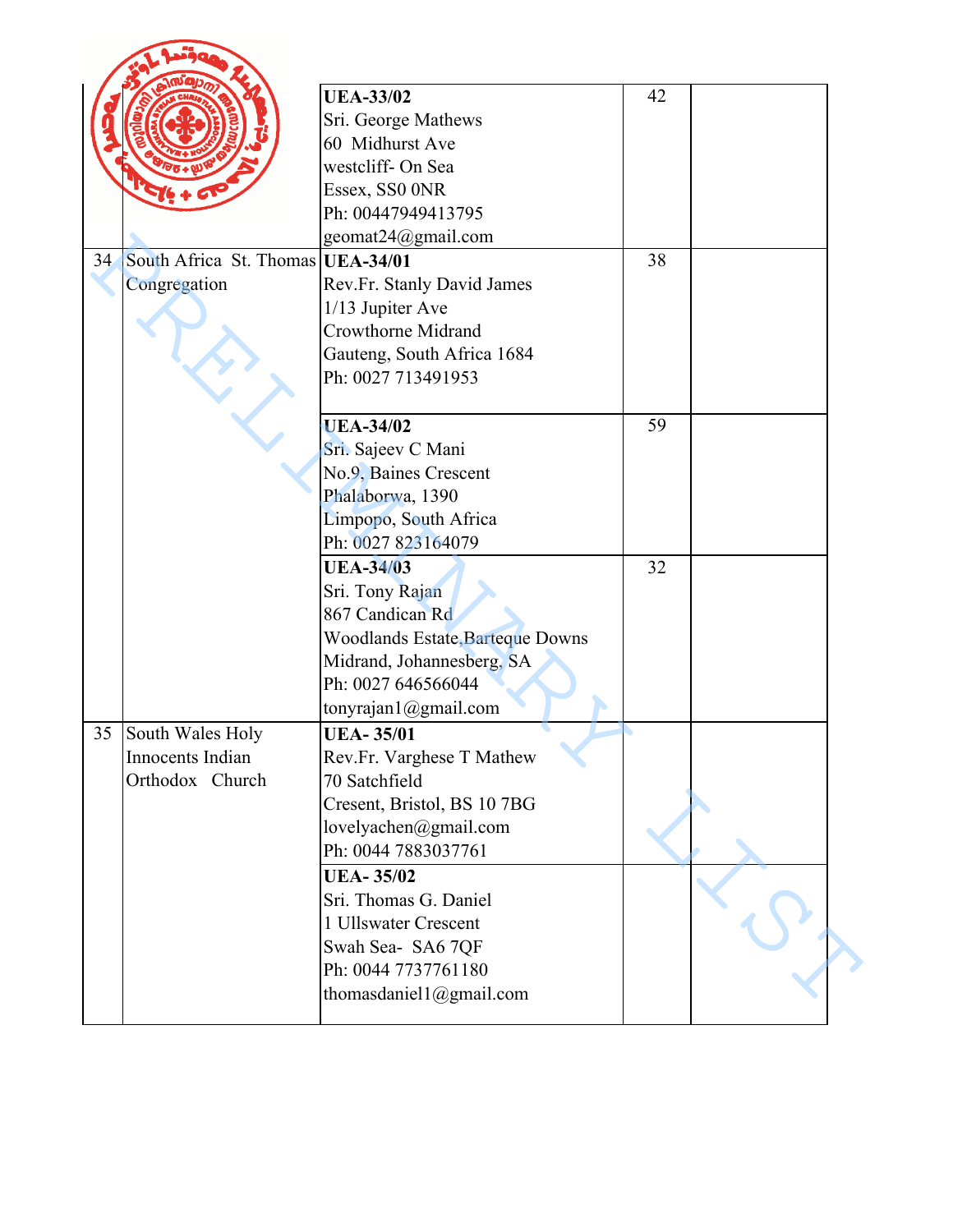|    | <b>WIZerland St</b><br>degorios Indian<br>Ethedox Vhirch    | <b>UEA-36/01</b><br>Rev. Fr. Vivek Varghese<br>convitto Internazionals San Tomasso<br>Via Degli Ibernesi, 20<br>00184 Rome, Italy<br>Ph: +39 334 5216098<br>vivek2673@gmail.com                     | 37 |  |
|----|-------------------------------------------------------------|-----------------------------------------------------------------------------------------------------------------------------------------------------------------------------------------------------|----|--|
|    |                                                             | <b>UEA-36/02</b><br>Sri. Mathew Philip<br>Am Stadtbach 3a<br>8500 Frauenfeld<br>Switzerland<br>Ph: +41 788 06 6944<br>mathew.philip@gmx.net                                                         | 69 |  |
| 37 | Vienna St. Thomas<br><b>Indian Orthodox</b><br>Church       | <b>UEA-37/01</b><br><b>Rev Fr Solomon Babu</b><br><b>ARGE AAG, Pulverturmgasse 11</b><br>1090 Vienna Austria<br>solu09@gmail.com<br>Ph: +436765395864, +919947438884                                | 37 |  |
|    |                                                             | <b>UEA-37/02</b><br>Sri. Jeffin Jacob Keekattil<br>Perfektastrasse 11/3<br>1230, Vienna, Austria                                                                                                    | 35 |  |
| 38 | Waterford St. Gregorios<br><b>Indian Orthodox</b><br>Church | <b>UEA-38/01</b><br>Rev Fr Mathew K Mathew<br>Apartment 4, 87 Meagher's Quay<br>Waterford City, Co Waterford<br>Republic of Ireland<br>X91 XF83<br>Ph: 0035 3894644087<br>frmathewkmathew@gmail.com | 42 |  |
|    |                                                             | <b>UEA-38/02</b><br>Sri. Shaji Philipose John<br>Marydale, Ballinaneeshagh<br>Cork Road, Waterford<br>Ireland, X91 VK61<br>Ph: 0035 3871268956<br>shaji john27@yahoo.com                            | 51 |  |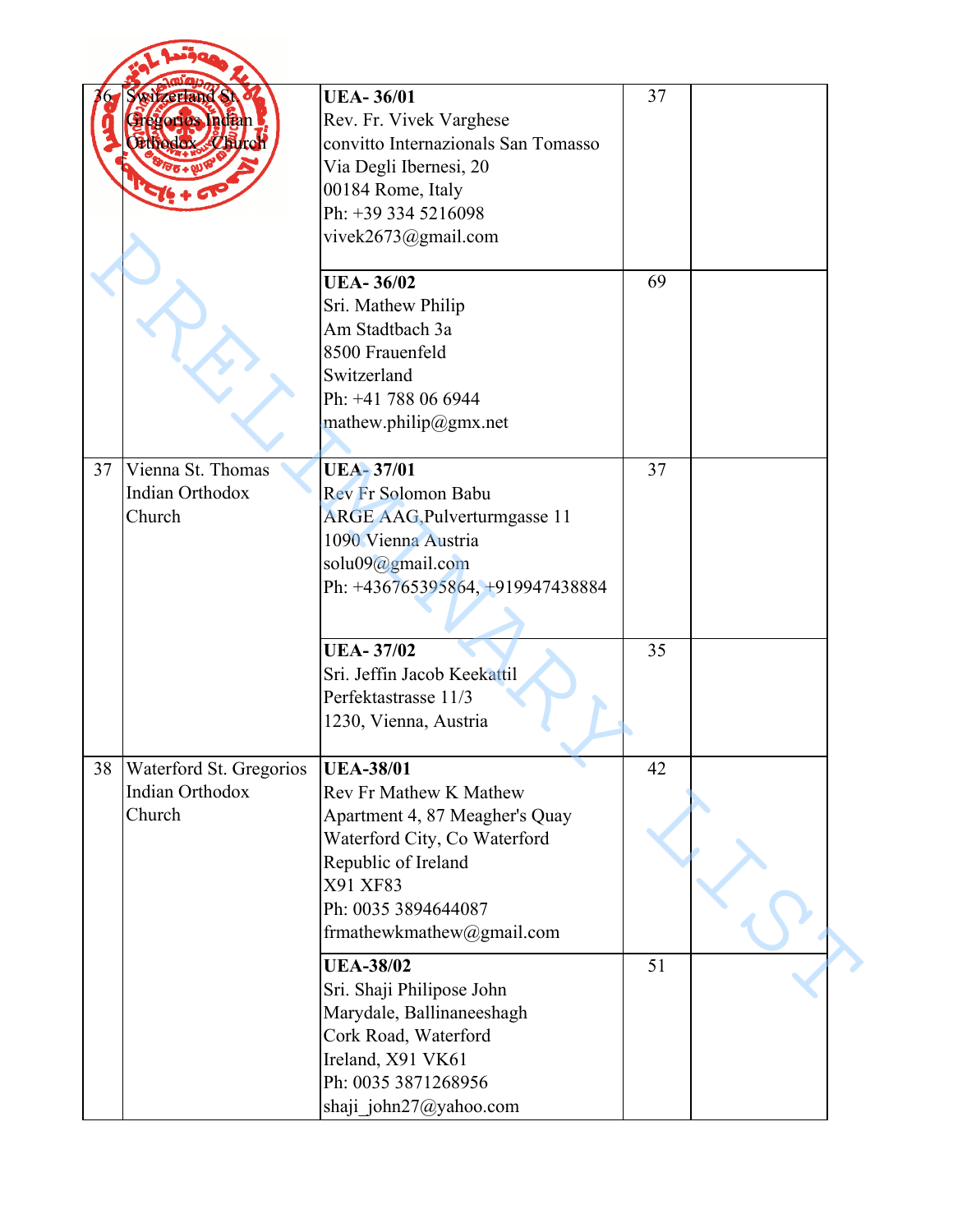|    | <b>Voking St. Stephens</b><br><b>Edián Orthodek</b> | <b>UEA-39/01</b><br>Rev FrTom Jacob         | 55 | Sl. No.<br><b>UEA-09/01</b> |
|----|-----------------------------------------------------|---------------------------------------------|----|-----------------------------|
|    |                                                     | <b>6 Bentley Close Leicester</b>            |    |                             |
|    |                                                     | LE5 1DX UK                                  |    |                             |
|    |                                                     | frtomjacob@yahoo.com<br>Ph: 0044 7411939190 |    |                             |
|    |                                                     |                                             |    |                             |
|    |                                                     |                                             |    |                             |
|    |                                                     | <b>UEA-39/02</b>                            | 42 |                             |
|    |                                                     | Sri. Nobi Baby<br>42A, Fox Borrows Ave      |    |                             |
|    |                                                     | Guildford, Surrey                           |    |                             |
|    |                                                     | <b>GO2 8HY</b>                              |    |                             |
|    |                                                     | Ph: 0044 7850543582                         |    |                             |
|    |                                                     | varghesevayakal@gmail.com                   |    |                             |
|    |                                                     |                                             |    |                             |
| 40 | Mullingar, Co.                                      | <b>UEA-40/01</b>                            | 51 |                             |
|    | Westmeath, St. Stephens                             | Rev. Fr. Ninan P Kuriakose                  |    |                             |
|    |                                                     | 7 Ardleigh Crescent,                        |    |                             |
|    |                                                     | Mullinagar, Co. Westmeath, Rep. of          |    |                             |
|    |                                                     | Ireland                                     |    |                             |
|    |                                                     | frninanpuliyayil@gmail.com                  |    |                             |
|    |                                                     | Ph: 353 877 516 463                         |    |                             |
|    |                                                     | <b>UEA-40/02</b>                            | 40 |                             |
|    |                                                     | Sri. Jobin K.Cherian                        |    |                             |
|    |                                                     | 29 Bramble Rise                             |    |                             |
|    |                                                     | Cavan Co. Cavan                             |    |                             |
|    |                                                     | Ph: 353 834 315 738                         |    |                             |
|    |                                                     | jbnkcherian@gmail.com                       |    |                             |
| 41 | Ireland, Galway, St.                                | <b>UEA-41/01</b>                            | 42 |                             |
|    | Elijah Indian Orthodox                              | Rev. Fr. Mathew K Mathew                    |    |                             |
|    | Church                                              | Apartment 4, 87 Meagher's Quay              |    |                             |
|    |                                                     | Waterford City, Co Waterford                |    |                             |
|    |                                                     | Republic of Ireland                         |    |                             |
|    |                                                     | X91 XF83                                    |    |                             |
|    |                                                     | Ph: 0035 3894644087                         |    |                             |
|    |                                                     | frmathewkmathew@gmail.com                   |    |                             |
|    |                                                     | <b>UEA-41/02</b>                            | 47 |                             |
|    |                                                     | Sri. Varghese Jacob Vaidyan                 |    |                             |
|    |                                                     | 1 Danesfort Drive                           |    |                             |
|    |                                                     | Loughrea, Co Galway                         |    |                             |
|    |                                                     | Ireland, H62 HD27                           |    |                             |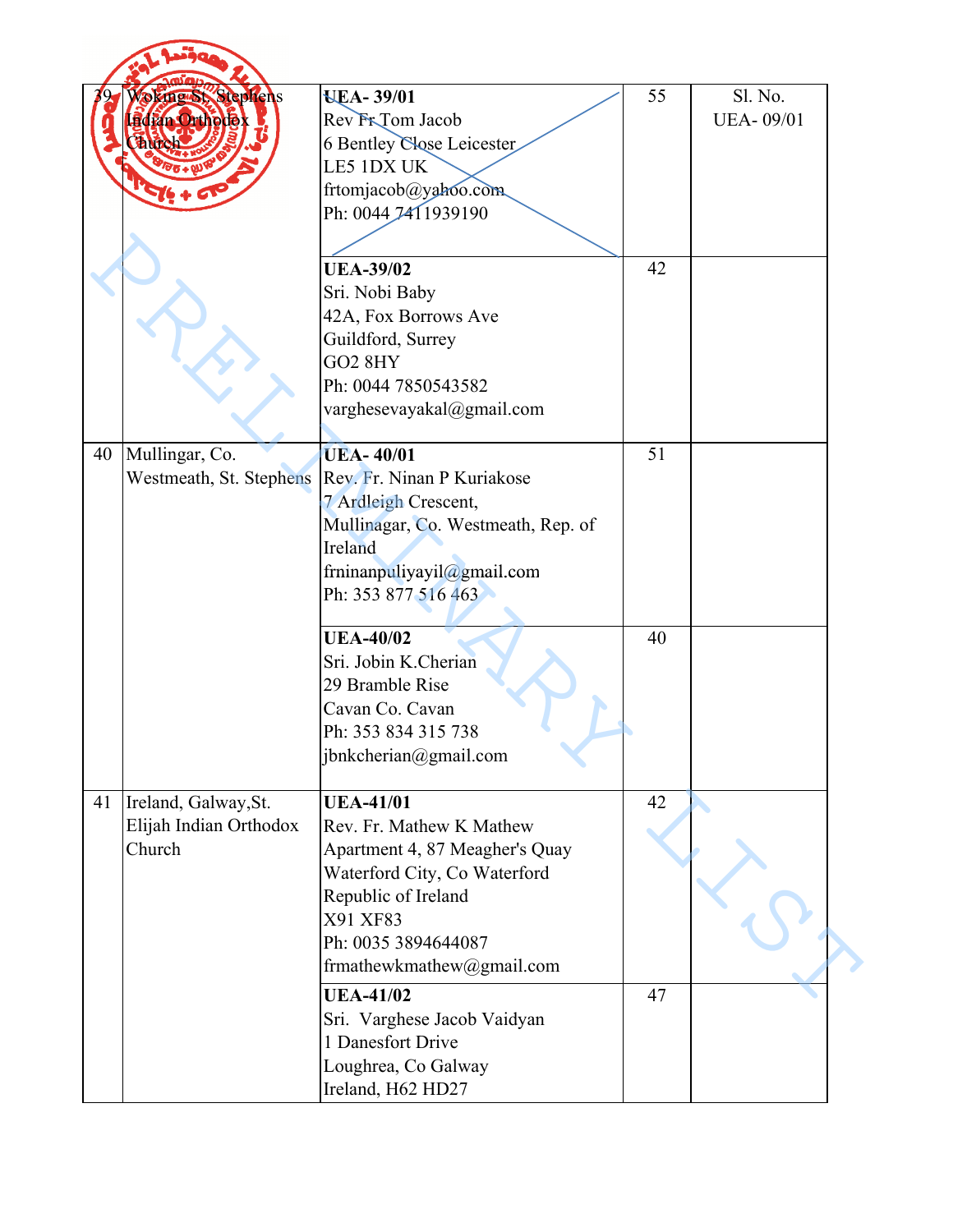|    | <b>Sauhampton Mar</b><br>aselios-Gregerios              | <b>UEA-42/01</b><br>Rev.Fr. Robin Varghese<br>29, Shelley Close,<br>Abingalon, OX14 IPP<br>Ph: 0044-7519591069<br>robinelamannoor@gmail.com        | 37 |                             |
|----|---------------------------------------------------------|----------------------------------------------------------------------------------------------------------------------------------------------------|----|-----------------------------|
|    |                                                         | <b>UEA-42/02</b><br>Sri. Thomas Samuel<br>83, Salerno Road,<br>Southampton<br>S016 5PH<br>Ph: 0044-7949324684<br>ths-sml@yahoo.co.ud               | 52 |                             |
| 43 | Peterborough St<br>Gregorios                            | <b>UEA-43/01</b><br>Rev.Fr.Mathews Kuriakose<br>22 Maple or ALK<br>Longeford, Corentry<br>United Kindgome-CV-66 Au<br>frmathewskuriakose@gmail.com |    | Sl. No.<br><b>UEA-17/01</b> |
|    |                                                         | <b>UEA-43/02</b><br>Sri.Shaji John                                                                                                                 | 53 |                             |
| 44 | Sunderland St.Mary's<br>Indian Orthodox<br>Congregation | <b>UEA-44/01</b><br>Rev.Fr. Happy Jacob<br>28, Dalby Ave<br>Harrogate<br>HG2-7TW                                                                   | 47 | Sl. No.<br><b>UEA-19/01</b> |
|    |                                                         | <b>UEA-44/02</b><br>Sri. Sabu Kadavanthanam<br>9 Wilber court<br>Sunderland, Tyne And Wepr<br>SR4 6LJ, UK                                          | 59 |                             |
| 45 | Mansfield, St. Mary's<br>Indian Orthodox                | <b>UEA-45/01</b><br>Rev.Fr. Binoy joshua<br>104, Muskham<br>Bretton, Peterborough<br>binoyjoshua@gmail.com                                         | 43 | Sl. No.<br><b>UEA-20/01</b> |